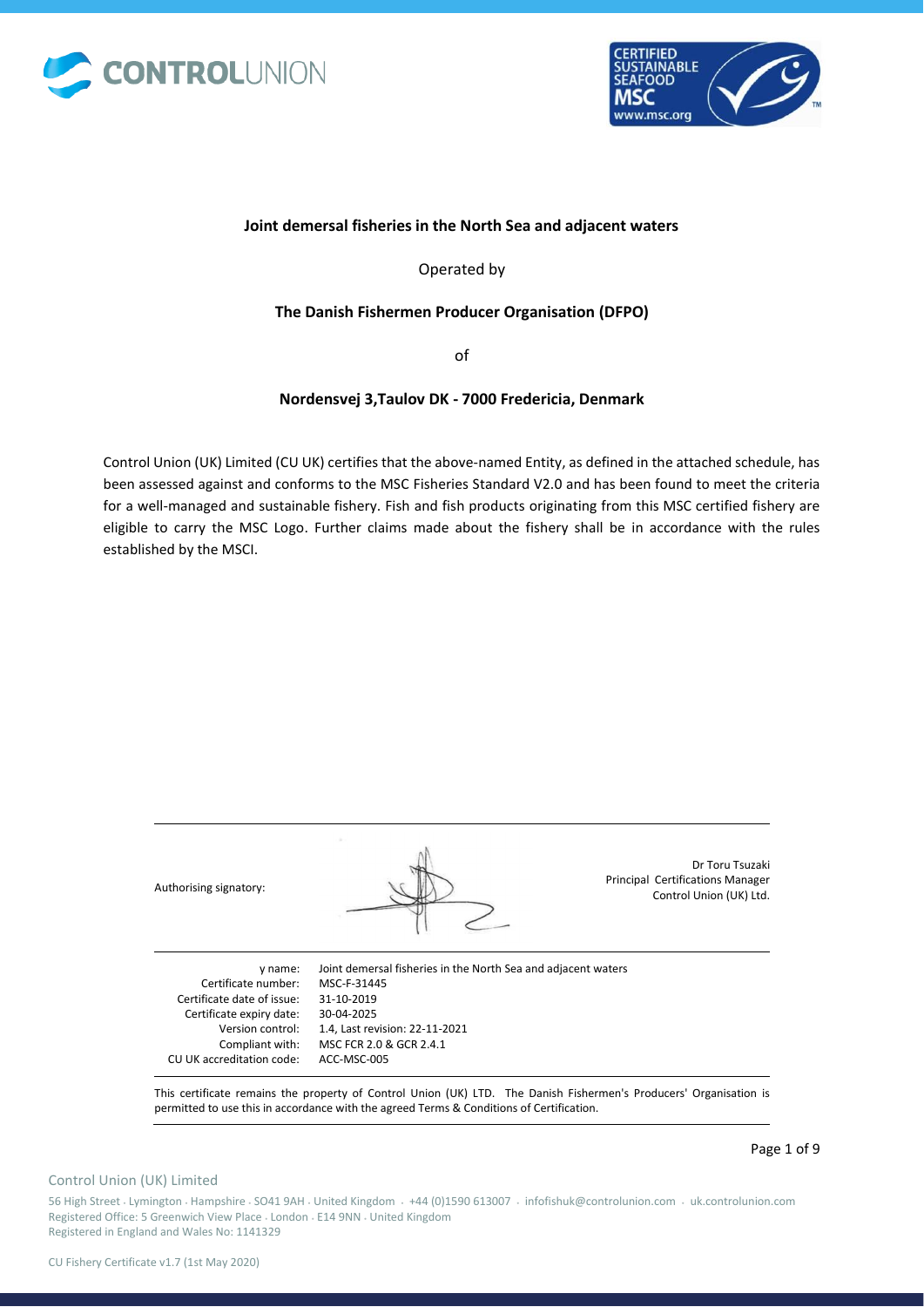



#### **CERTIFIED SPECIES AND STOCKS:**

|                     |                            |                               | Overlap with certified ICES fishing areas for DFPO |                 |                        |
|---------------------|----------------------------|-------------------------------|----------------------------------------------------|-----------------|------------------------|
| Common name         | <b>Species</b>             | <b>ICES Stock description</b> | Kattegat (3aS)                                     | Skagerrak (3aN) | North Sea (4)          |
| <b>Atlantic cod</b> | Gadus morhua               | 3an, 4, 7d                    |                                                    | Suspended*      | Suspended*             |
| Haddock             |                            | 3an, 4, 6a                    |                                                    |                 |                        |
|                     | Melanogrammus aeglefinus   | 7b-k                          |                                                    |                 |                        |
| Hake                | Merluccius merluccius      | Northern stock                |                                                    |                 |                        |
| Ling                | Molva molva                | 3a, 4a etc. (other areas)     |                                                    |                 | $\checkmark$ (4a only) |
| Megrim              | Lepidorhombus whiffiagonis | 4а, 6а                        |                                                    |                 | $\checkmark$ (4a only) |

Authorising signatory:



Dr Toru Tsuzaki Principal Certifications Manager Control Union (UK) Ltd.

| Fishery name:              | Joint demersal fisheries in the North Sea and adjacent waters |
|----------------------------|---------------------------------------------------------------|
| Certificate number:        | MSC-F-31445                                                   |
| Certificate date of issue: | 31-10-2019                                                    |
| Certificate expiry date:   | 30-04-2025                                                    |
| Version control:           | 1.4, Last revision: 22-11-2021                                |
| Compliant with:            | MSC FCR 2.0 & GCR 2.4.1                                       |
| CU UK accreditation code:  | ACC-MSC-005                                                   |

This certificate remains the property of Control Union (UK) Limited. The Danish Fishermen's Producers' Organisation is permitted to use this in accordance with the agreed Terms & Conditions of Certification.

#### Control Union (UK) Limited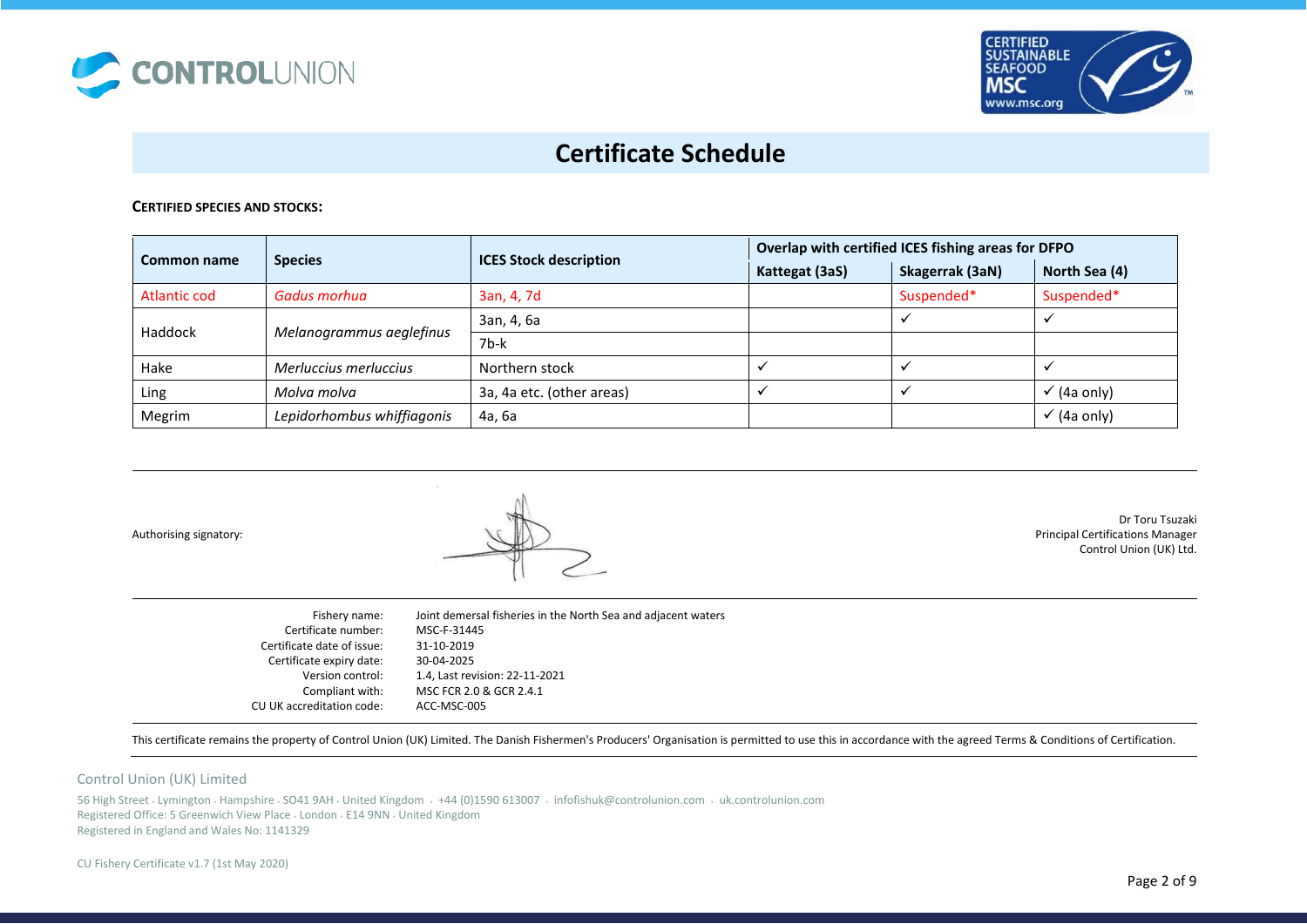



|                |                          |                               | Overlap with certified ICES fishing areas for DFPO |                         |                             |
|----------------|--------------------------|-------------------------------|----------------------------------------------------|-------------------------|-----------------------------|
| Common name    | <b>Species</b>           | <b>ICES Stock description</b> | Kattegat (3aS)                                     | Skagerrak (3aN)         | North Sea (4)               |
|                |                          | Subdivisions 21-23            | ✓                                                  |                         |                             |
| Plaice         | Pleuronectes platessa    | 3an, 4                        |                                                    | $\checkmark$            | $\checkmark$                |
|                |                          | 7d                            |                                                    |                         |                             |
| Saithe         | Pollachius virens        | 3a, 4, 6                      | $\checkmark$                                       | $\checkmark$            | $\checkmark$                |
|                |                          | 3a, 22-24                     | $\checkmark$                                       | $\checkmark$            |                             |
| Dover sole     | Solea solea              | 4                             |                                                    |                         | $\checkmark$                |
| Tusk           | Brosme brosme            | Northeast Atlantic            | $\checkmark$                                       | $\checkmark$            | $\checkmark$                |
| Whiting        | Merlangius merlangus     | 4,7d                          |                                                    |                         | $\checkmark$                |
|                | <b>FU7 Fladen Ground</b> |                               |                                                    | $\checkmark$ (FU7 only) |                             |
| Norway lobster | Nephrops norvegicus      | 3a                            | $\checkmark$                                       | $\checkmark$            |                             |
| Northern prawn | Pandalus borealis        | 3a, 4a East                   | ✓                                                  | ✓                       | $\checkmark$ (4a East only) |



Dr Toru Tsuzaki Principal Certifications Manager Control Union (UK) Ltd.

| Fishery name:              | Joint demersal fisheries in the North Sea and adjacent waters |
|----------------------------|---------------------------------------------------------------|
| Certificate number:        | MSC-F-31445                                                   |
| Certificate date of issue: | 31-10-2019                                                    |
| Certificate expiry date:   | 30-04-2025                                                    |
| Version control:           | 1.4, Last revision: 22-11-2021                                |
| Compliant with:            | MSC FCR 2.0 & GCR 2.4.1                                       |
| CU UK accreditation code:  | ACC-MSC-005                                                   |

This certificate remains the property of Control Union (UK) Limited. The Danish Fishermen's Producers' Organisation is permitted to use this in accordance with the agreed Terms & Conditions of Certification.

#### Control Union (UK) Limited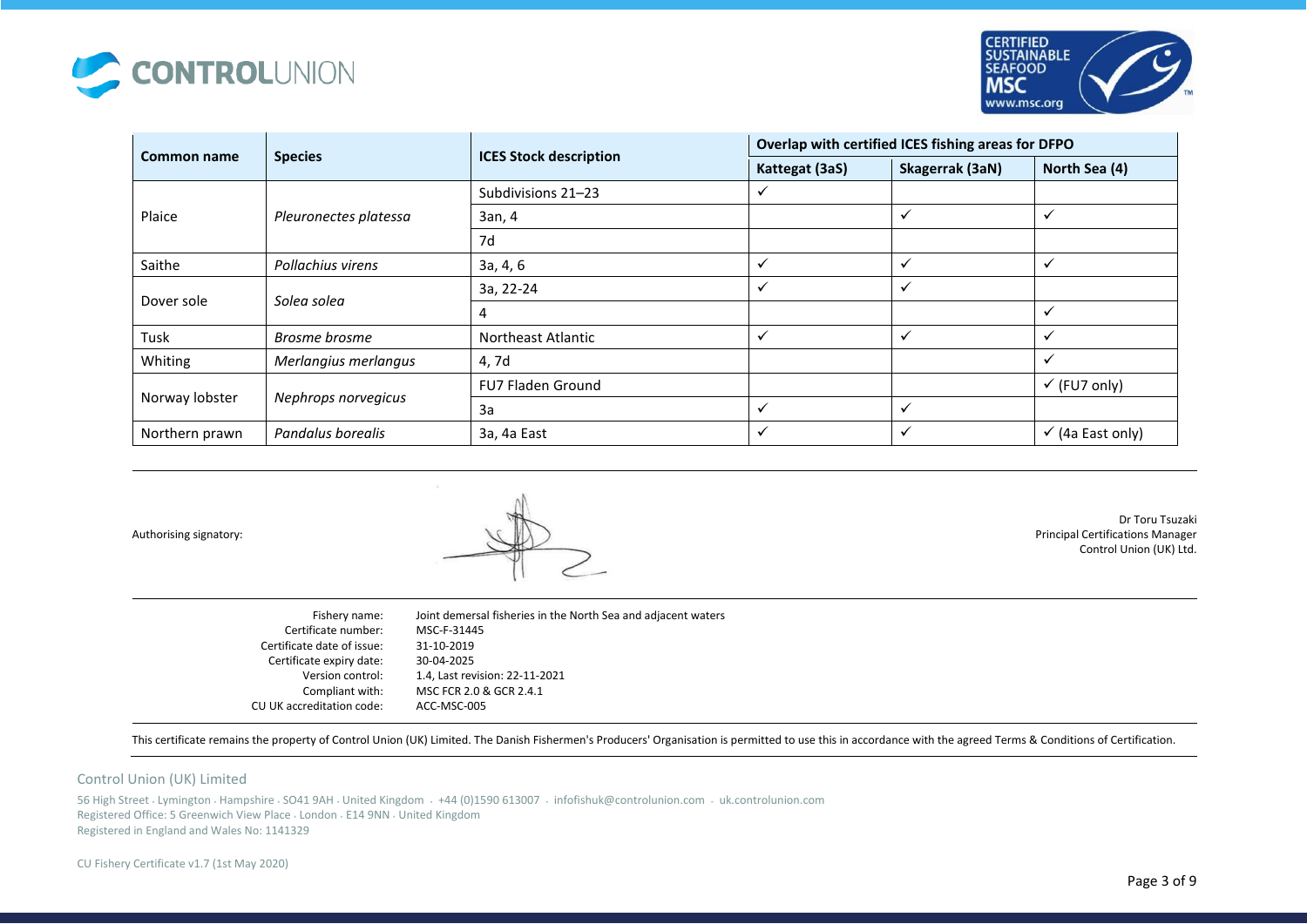



## **DFPO GEOGRAPHICAL RANGE AND METHODS OF CAPTURE COVERED BY THE SCOPE OF THIS CERTIFICATE:**

| <b>Method of capture</b>                                                                                                 | 3aS (Kattegat) | Skagerrak (3aN) | North Sea (4) |
|--------------------------------------------------------------------------------------------------------------------------|----------------|-----------------|---------------|
| TR: Demersal otter trawl (Skagerrak/Kattegat rules = 120 mm or 90 mm w/ separator grid or<br>very large mesh escapement) |                |                 |               |
| TR1: Demersal otter trawl or flyshooter or twinrig, mesh size > 100 mm                                                   |                |                 |               |
| TR2: Demersal otter trawl or flyshooter or twinrig, mesh size 70 - 100 mm                                                |                |                 |               |
| SN: Set net (gill net, trammel net)                                                                                      |                |                 |               |
| SDN: Danish (Anchor) seine                                                                                               |                |                 |               |

Authorising signatory:



Dr Toru Tsuzaki Principal Certifications Manager Control Union (UK) Ltd.

| Fishery name:              | Joint demersal fisheries in the North Sea and adjacent waters |
|----------------------------|---------------------------------------------------------------|
| Certificate number:        | MSC-F-31445                                                   |
| Certificate date of issue: | 31-10-2019                                                    |
| Certificate expiry date:   | 30-04-2025                                                    |
| Version control:           | 1.4, Last revision: 22-11-2021                                |
| Compliant with:            | MSC FCR 2.0 & GCR 2.4.1                                       |
| CU UK accreditation code:  | ACC-MSC-005                                                   |

This certificate remains the property of Control Union (UK) Limited. The Danish Fishermen's Producers' Organisation is permitted to use this in accordance with the agreed Terms & Conditions of Certification.

#### Control Union (UK) Limited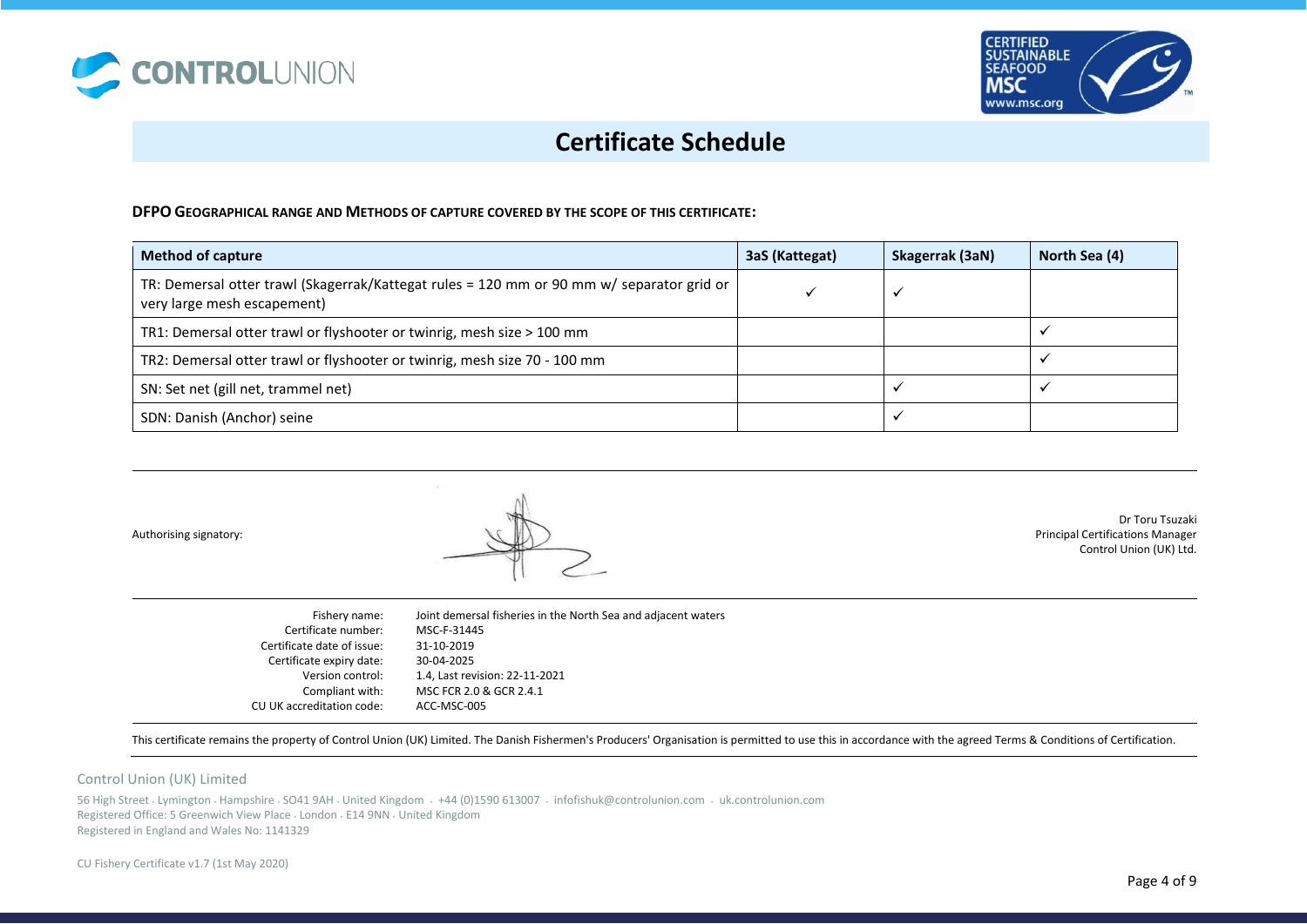



| <b>Method of capture</b>                                                                                                                          | 3aS (Kattegat) | Skagerrak (3aN) | North Sea (4) |
|---------------------------------------------------------------------------------------------------------------------------------------------------|----------------|-----------------|---------------|
| LL: Longline or handline                                                                                                                          |                |                 |               |
| TR PRAWN: Demersal otter trawl (mesh size > 35 mm for pandalus with escapement window, $\vert$<br>sometimes with separate 120 mm codend for fish) |                |                 |               |
| BT1: Beam trawl, mesh size $\geq$ 120 mm (not pulse)                                                                                              |                |                 |               |

Dr Toru Tsuzaki Principal Certifications Manager Control Union (UK) Ltd.

Fishery name: Certificate number: Certificate date of issue: Certificate expiry date: Version control: Compliant with: CU UK accreditation code: Joint demersal fisheries in the North Sea and adjacent waters MSC-F-31445 31-10-2019 30-04-2025 1.4, Last revision: 22-11-2021 MSC FCR 2.0 & GCR 2.4.1 ACC-MSC-005

This certificate remains the property of Control Union (UK) Limited. The Danish Fishermen's Producers' Organisation is permitted to use this in accordance with the agreed Terms & Conditions of Certification.

#### Control Union (UK) Limited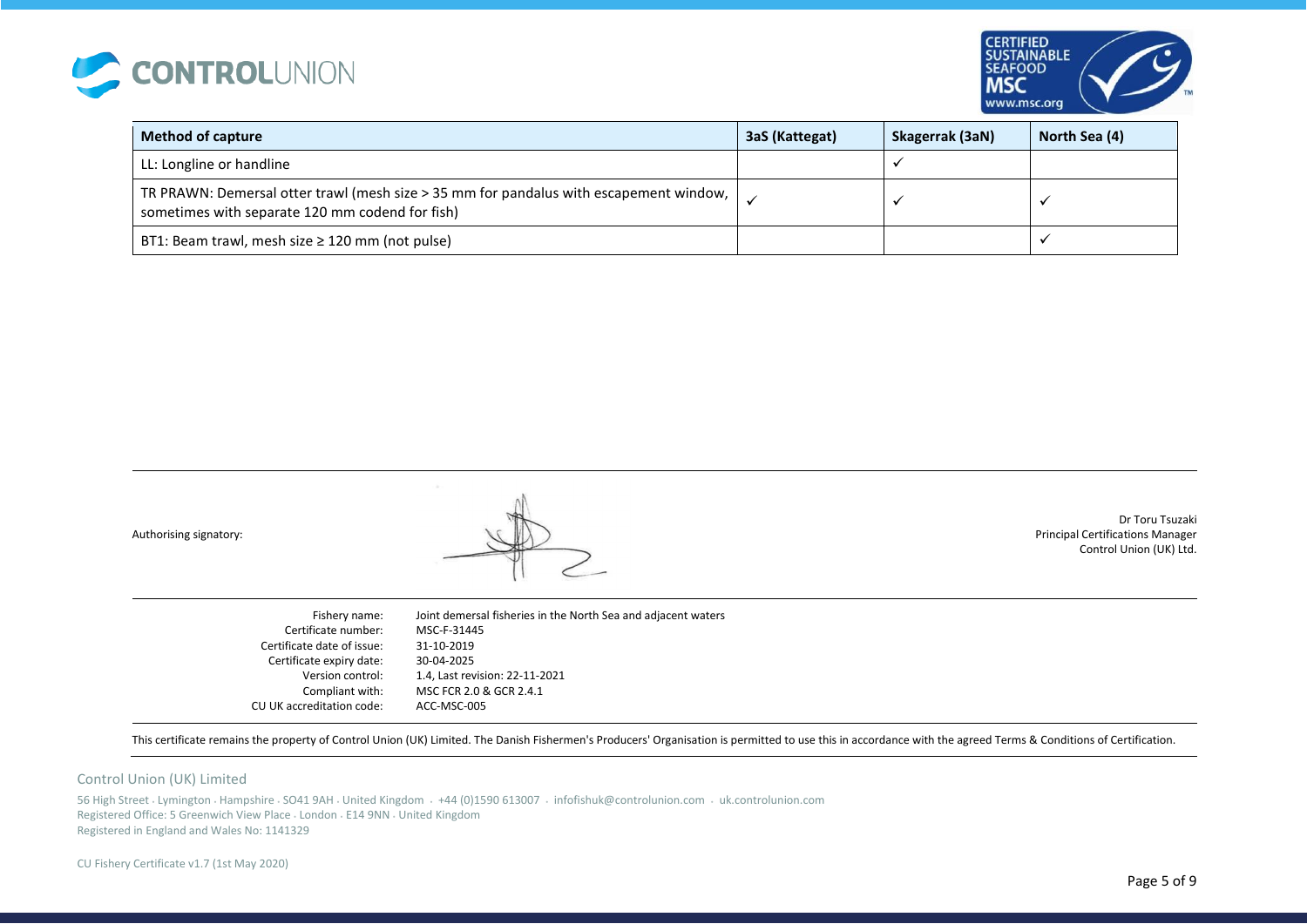



### **CLIENT GROUP:**

DFPO member vessels that have signed up to the Code of Conduct for MSC fishermen (see Appendix 6.1 for a list of vessels. This is being kept up to date here: [https://fiskeriforening.dk/msc-side/for-auktioner-og-opkoebere/msc-fartoejer/](https://protect-de.mimecast.com/s/4mRGCLZjyqFRwWWLuBCIfw?domain=fiskeriforening.dk/)

**PARTIES OR CATEGORIES OF PARTIES ENTITLED TO USE THE CERTIFICATE:** 

None. There are no other eligible fishers.

**\*Note on suspension 3an, 4, 7d cod this stock was suspended on 31 October 2019 following self-suspension by the collective Client Groups for this fishery ([https://fisheries.msc.org/en/fisheries/joint-demersal-fisheries-in-the-north-sea-and-adjacent-waters/@@assessments\)](https://fisheries.msc.org/en/fisheries/joint-demersal-fisheries-in-the-north-sea-and-adjacent-waters/@@assessments). If the certification status of either stock changes, this certificate will be re-issued.** 

Authorising signatory:



Dr Toru Tsuzaki Principal Certifications Manager Control Union (UK) Ltd.

| Fishery name:<br>Certificate number: | Joint demersal fisheries in the North Sea and adjacent waters<br>MSC-F-31445 |
|--------------------------------------|------------------------------------------------------------------------------|
| Certificate date of issue:           | 31-10-2019                                                                   |
| Certificate expiry date:             | 30-04-2025                                                                   |
| Version control:                     | 1.4, Last revision: 22-11-2021                                               |
| Compliant with:                      | MSC FCR 2.0 & GCR 2.4.1                                                      |
| CU UK accreditation code:            | ACC-MSC-005                                                                  |

This certificate remains the property of Control Union (UK) Limited. The Danish Fishermen's Producers' Organisation is permitted to use this in accordance with the agreed Terms & Conditions of Certification.

#### Control Union (UK) Limited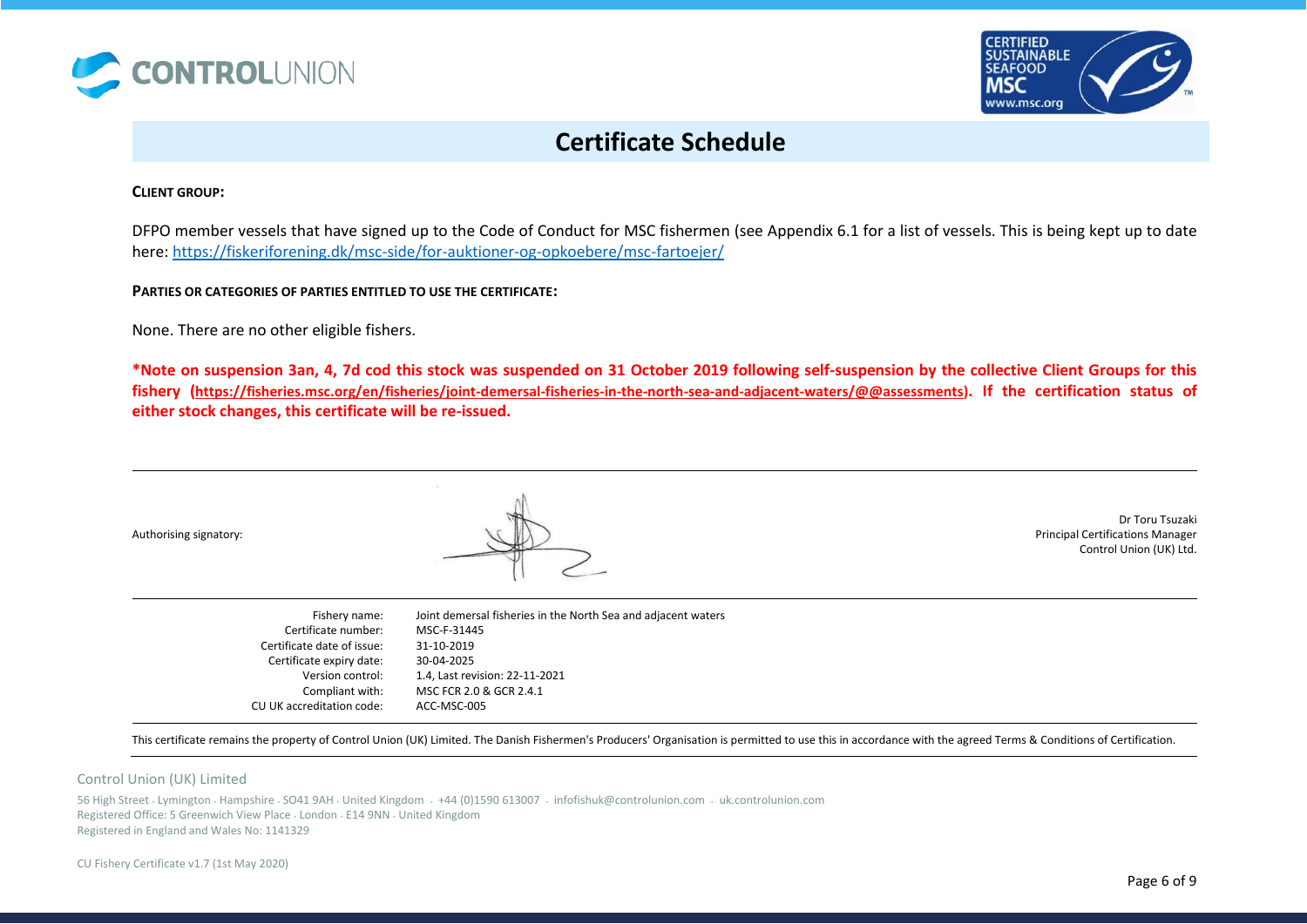



The point(s) at which fish and fish products may enter a Chain of Custody:

The certified target species and stocks, caught in accordance with the method of capture/geographical area combinations and by the Client Group vessels covered by the scope of this certificate, as listed in the Certificate Schedule above, are eligible to enter further certified chains of custody (CoC) and be sold as MSC certified or carry the MSC ecolabel from the following points:

- Where product is sold through auctions, CoC should commence from the point of 1st sale.
- Where product is sold directly from the vessels, CoC should commence from the point of landing.

All parties wishing to sell MSC certified fish that has been purchased from this fishery will therefore require their own MSC Chain of Custody (CoC) certification, at which point the product shall be eligible to carry the MSC logo.

## **The list of eligible auction sites is as follows:**

| <b>Auction</b>                          | <b>Details</b>                                          |
|-----------------------------------------|---------------------------------------------------------|
| <b>Denmark</b>                          |                                                         |
| Danske Fiskeauktioner A/S (Thyborøn)    | Havnegade 15 - 2. sal - Postbox 13 - DK - 7680 Thyborøn |
| Danske Fiskeauktioner A/S (Hvide Sande) | Rødspættevej 3 - DK - 6960 Hvide Sande                  |
| Danske Fiskeauktioner A/S (Thorsminde)  | Vesthavnen 7 - Thorsminde - DK - 6990 Ulfborg           |
| Hanstholm Fiskeauktion                  | Auktionsgade 11 - 7730 Hanstholm                        |
| Skagen Fiskeauktion                     | Auktionsvej 10 - 9990 Skagen                            |
| Fiskeauktion Nord (Hirtshals)           | Norgeskajen 7 - 9850 Hirtshals                          |

Authorising signatory:

Dr Toru Tsuzaki Principal Certifications Manager Control Union (UK) Ltd.

Fishery name: Certificate number: Certificate date of issue: Certificate expiry date: Version control: Compliant with: CU UK accreditation code: Joint demersal fisheries in the North Sea and adjacent waters MSC-F-31445 31-10-2019 30-04-2025 1.4, Last revision: 22-11-2021 MSC FCR 2.0 & GCR 2.4.1 ACC-MSC-005

This certificate remains the property of Control Union (UK) Limited. The Danish Fishermen's Producers' Organisation is permitted to use this in accordance with the agreed Terms & Conditions of Certification.

### Control Union (UK) Limited

Page 7 of 9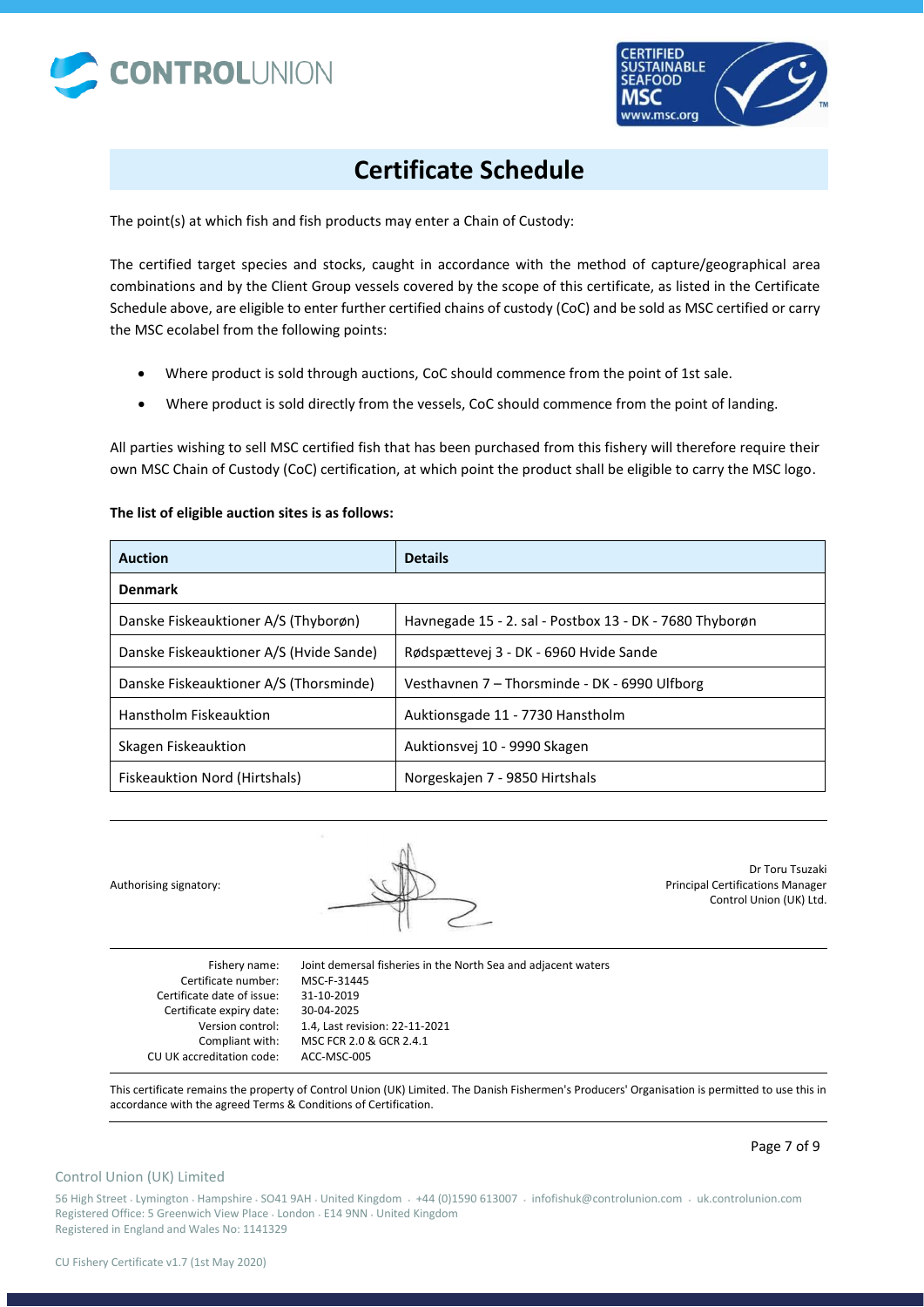



| <b>Auction</b>                        | <b>Details</b>                           |
|---------------------------------------|------------------------------------------|
| Fiskeauktion Nord (Strandby)          | Auktionskaj 7, 1. th, 9970 Strandby      |
| Fiskeauktion Danmark A/S - Gilleleje  | Havnen 6 - DK - 3250 Gilleleje           |
| Sweden                                |                                          |
| Göteborg Fiskauktion                  | Fiskhamnen, 414 58 Göteborg              |
| Smögens Fiskauktion                   | Fiskhamnsgatan 31, 456 51 Smögen, Sweden |
| <b>The Netherlands</b>                |                                          |
| Visafslag Hollands Noorden            | Havenkade 1, 1779 GS Den Oever           |
| Visafslag Hollands Noorden            | Het Nieuwe Diep 27b, 1781 AD Den Helder  |
| Garnalenafslag Zoutkamp               | Reitdiepskade 22, 9974 PJ Zoutkamp       |
| Zeeuwse Visveiling Vlissingen         | Binnenhaven 11, 4382 NT Vlissingen       |
| Hollandse Visveiling IJmuiden BV      | Halkade 4, 1976 DC IJmuiden              |
| Visveiling Urk BV - locatie Harlingen | Nieuwe Vissershaven 25, 8861NX Harlingen |
| Visafslag Lauwersoog B.V.             | Haven 1, 9976 VN Lauwersoog              |
| Visafslag Scheveningen BV             | Visafslagweg 1, 2583 DM Den Haag         |
| Visafslag Stellendam BV               | Meester Snijderweg 5, 3251 LJ Stellendam |
| Visveiling Colijnsplaat BV            | Visserijweg 1, 4886 CX Colijnsplaat      |
| Visveiling Urk BV                     | Westwal 2, 8321 WG Urk                   |
| Zeeuwse Visveiling Breskens           | Kaai 1, 4511 RC Breskens                 |
| <b>Belgium</b>                        |                                          |

Dr Toru Tsuzaki Principal Certifications Manager Control Union (UK) Ltd.

Fishery name: Certificate number: Certificate date of issue: Certificate expiry date: Version control: Compliant with: CU UK accreditation code: MSC-F-31445 31-10-2019 30-04-2025 ACC-MSC-005

Joint demersal fisheries in the North Sea and adjacent waters 1.4, Last revision: 22-11-2021 MSC FCR 2.0 & GCR 2.4.1

This certificate remains the property of Control Union (UK) Limited. The Danish Fishermen's Producers' Organisation is permitted to use this in accordance with the agreed Terms & Conditions of Certification.

### Control Union (UK) Limited

Page 8 of 9